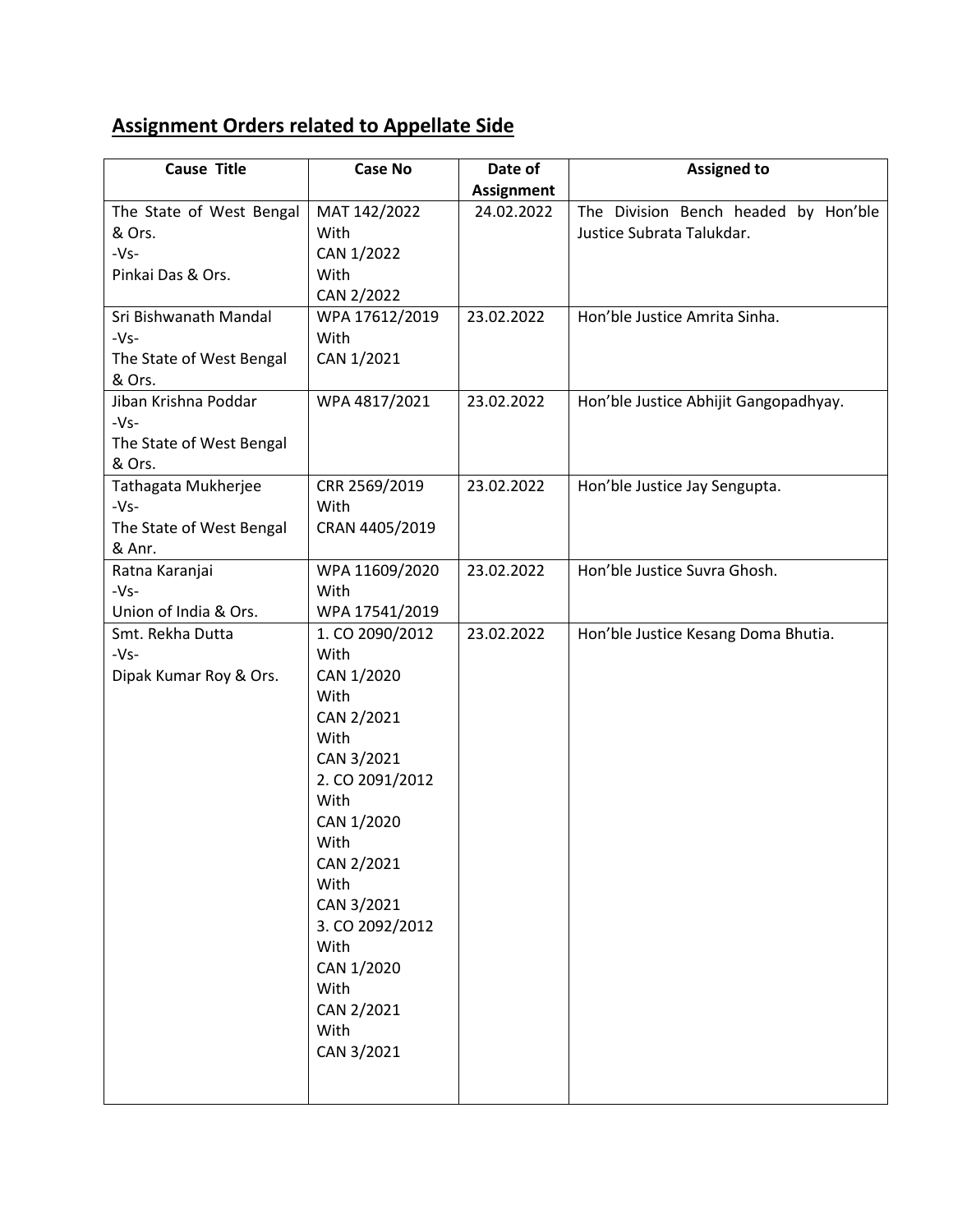| Shyamal Kanti Mahapatra  | CRR 316/2016   | 23.02.2022 | Be heard along with CRR 2200/2015 and   |
|--------------------------|----------------|------------|-----------------------------------------|
| & Anr.                   | With           |            | CRR 3195/2015.                          |
| $-Vs-$                   | CRAN 5515/2017 |            |                                         |
| The State of West Bengal | With           |            |                                         |
| & Anr.                   | CRAN 1914/2019 |            |                                         |
|                          | With           |            |                                         |
|                          | CRAN 3513/2019 |            |                                         |
| Athaluri Veeranjaneya    | CRR 1615/2020  | 23.02.2022 | Hon'ble Justice Ananda Kumar Mukherjee. |
| Prasad alias Anjaneya    | With           |            |                                         |
| Prasad                   | CRAN 1/2022    |            |                                         |
| $-Vs-$                   |                |            |                                         |
| The State of West Bengal |                |            |                                         |
| & Ors.                   |                |            |                                         |
| Virendra Kumar           | CRR 3171/2018  | 23.02.2022 | Hon'ble Justice Ananda Kumar Mukherjee. |
| $-Vs-$                   |                |            |                                         |
| The State of West Bengal |                |            |                                         |
| & Anr.                   |                |            |                                         |
| Kanwal Prakash Singh &   | CRR 3004/2018  | 23.02.2022 | Hon'ble Justice Ananda Kumar Mukherjee. |
| Anr.                     |                |            |                                         |
| $-Vs-$                   |                |            |                                         |
| The State of West Bengal |                |            |                                         |
| & Anr.                   |                |            |                                         |